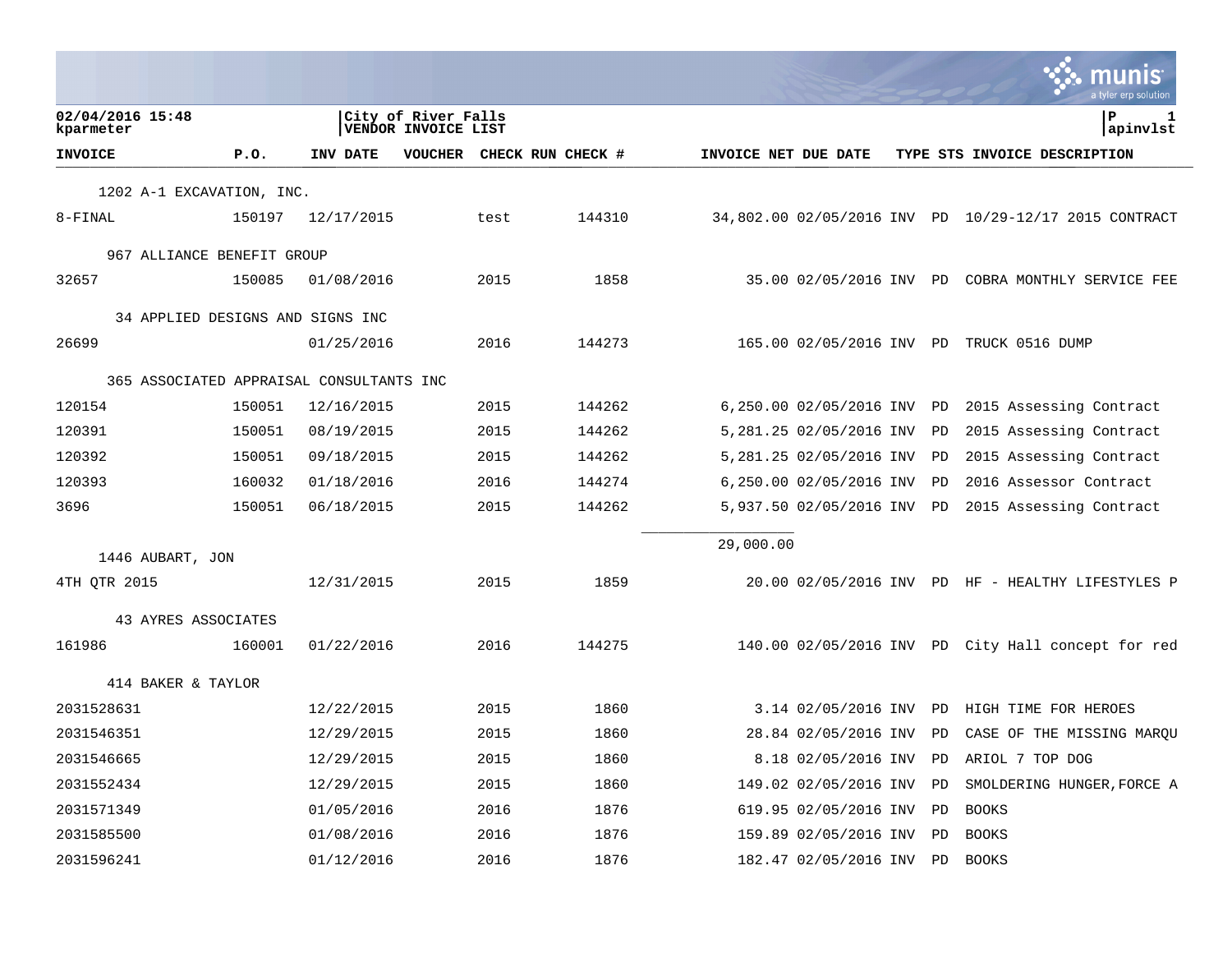|                               |        |                                   |                                            |      |                   |                      |                         |    | munis<br>a tyler erp solution                        |
|-------------------------------|--------|-----------------------------------|--------------------------------------------|------|-------------------|----------------------|-------------------------|----|------------------------------------------------------|
| 02/04/2016 15:48<br>kparmeter |        |                                   | City of River Falls<br>VENDOR INVOICE LIST |      |                   |                      |                         |    | P<br>2<br>apinvlst                                   |
| <b>INVOICE</b>                | P.0.   | INV DATE                          | <b>VOUCHER</b>                             |      | CHECK RUN CHECK # | INVOICE NET DUE DATE |                         |    | TYPE STS INVOICE DESCRIPTION                         |
| 2031605103                    |        | 01/13/2016                        |                                            | 2016 | 1876              |                      | 73.82 02/05/2016 INV    | PD | <b>BOOKS</b>                                         |
| 2031619641                    |        | 01/18/2016                        |                                            | 2016 | 1876              |                      | 136.06 02/05/2016 INV   | PD | <b>BOOKS</b>                                         |
| 2031619818                    |        | 01/18/2016                        |                                            | 2016 | 1876              |                      | 689.35 02/05/2016 INV   | PD | <b>BOOKS</b>                                         |
| 2031625059                    |        | 01/18/2016                        |                                            | 2016 | 1876              |                      | 358.89 02/05/2016 INV   | PD | <b>BOOKS</b>                                         |
| B06144660                     |        | 01/04/2016                        |                                            | 2016 | 1876              |                      | 166.17 02/05/2016 INV   | PD | CD'S                                                 |
| B06542210                     |        | 01/08/2016                        |                                            | 2016 | 1876              |                      | 27.37 02/05/2016 INV    | PD | VIDEO'S                                              |
| B07319080                     |        | 01/12/2016                        |                                            | 2016 | 1876              |                      | 19.43 02/05/2016 INV    | PD | VIDEO'S                                              |
| B07965570                     |        | 01/19/2016                        |                                            | 2016 | 1876              |                      | 14.39 02/05/2016 INV    | PD | VIDEO'S                                              |
| T33483560                     |        | 12/31/2015                        |                                            | 2015 | 1860              |                      | 36.67 02/05/2016 INV PD |    | TOP SPIN, INFINITELY POLAR                           |
|                               |        |                                   |                                            |      |                   | 2,673.64             |                         |    |                                                      |
| 1716 BAKKE NORMAN             |        |                                   |                                            |      |                   |                      |                         |    |                                                      |
| 1/19/16                       | 150170 | 12/30/2015                        |                                            | 2015 | 144263            |                      |                         |    | 1,122.67 02/05/2016 INV PD 12/15 - 12/30/2015 Prosec |
| 1/19/2016SVCS                 |        | 01/19/2016                        |                                            | 2016 | 144276            |                      | 377.33 02/05/2016 INV   | PD | $1/4 - 1/14/2016$ PROSECUTI                          |
| 55906-02D                     |        | 01/12/2016                        |                                            | 2015 | 144263            |                      | 231.25 02/05/2016 INV   | PD | CHRISTIAN ALVARADO CASE                              |
| 1326 BEAR GRAPHICS INC        |        |                                   |                                            |      |                   | 1,731.25             |                         |    |                                                      |
| 0735240                       |        | 01/28/2016                        |                                            | test | 1889              |                      |                         |    | 118.52 02/05/2016 INV PD ELECTION TALLY SLIPS        |
| 53 BIEDERMAN, TRACY           |        |                                   |                                            |      |                   |                      |                         |    |                                                      |
| 4TH OTR 2015                  |        | 12/31/2015                        |                                            | 2015 | 1861              |                      |                         |    | 12.50 02/05/2016 INV PD HF - HEALTHY LIFESTYLES P    |
| 1072 BOND, ANGIE              |        |                                   |                                            |      |                   |                      |                         |    |                                                      |
| 4TH OTR 2015                  |        | 12/31/2015                        |                                            | 2015 | 1862              |                      |                         |    | 12.50 02/05/2016 INV PD HF - HEALTHY LIFESTYLES P    |
|                               |        | 57 BORDER STATES INDUSTRIES, INC. |                                            |      |                   |                      |                         |    |                                                      |
| 910653211                     | 160023 | 01/19/2016                        |                                            | 2016 | 144277            |                      | 2,856.00 02/05/2016 INV | PD | ELECTRIC METERS INVENTORY                            |
| 910660198                     | 160037 | 01/20/2016                        |                                            | 2016 | 144277            |                      | 109.40 02/05/2016 INV   | PD | ELECTRIC DEPT - MINOR MAT                            |
|                               |        |                                   |                                            |      |                   |                      |                         |    |                                                      |

1569 CAPSTONE

2,965.40

 $\mathcal{L}$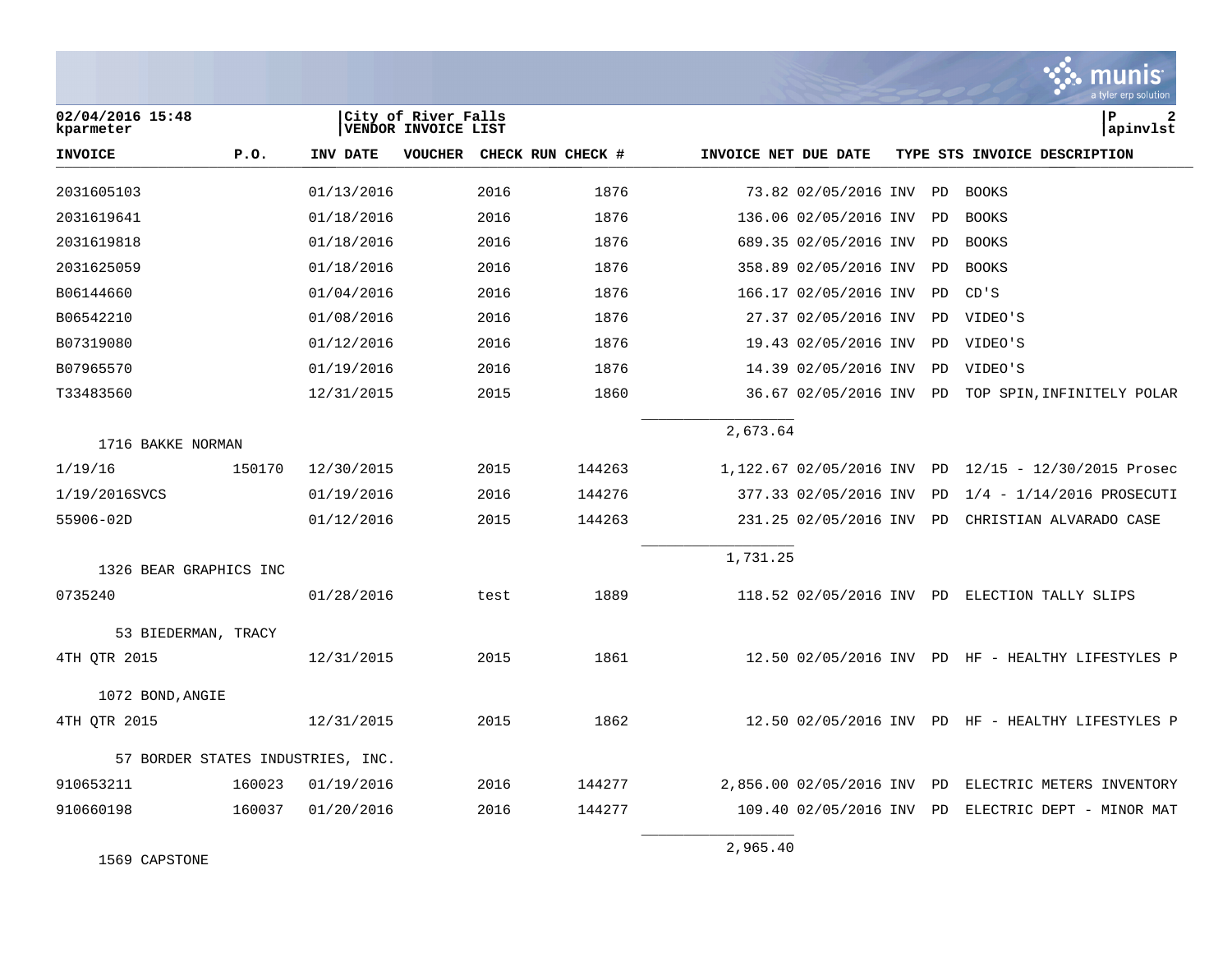|                               |                                     |            |                                            |      |                   |                      |                                  |    | a tyler erp solutior                                 |
|-------------------------------|-------------------------------------|------------|--------------------------------------------|------|-------------------|----------------------|----------------------------------|----|------------------------------------------------------|
| 02/04/2016 15:48<br>kparmeter |                                     |            | City of River Falls<br>VENDOR INVOICE LIST |      |                   |                      |                                  |    | l P<br>3<br>apinvlst                                 |
| <b>INVOICE</b>                | P.0.                                | INV DATE   | <b>VOUCHER</b>                             |      | CHECK RUN CHECK # | INVOICE NET DUE DATE |                                  |    | TYPE STS INVOICE DESCRIPTION                         |
| CI10487931                    |                                     | 01/07/2016 |                                            | 2016 | 1877              |                      | 1,575.69 02/05/2016 INV PD BOOKS |    |                                                      |
| 63 CARGILL INC                |                                     |            |                                            |      |                   |                      |                                  |    |                                                      |
| 2902645765                    |                                     | 01/19/2016 |                                            | 2016 | 144278            |                      | 2,425.05 02/05/2016 INV PD       |    | TREATED SALT                                         |
| 2902651393                    |                                     | 01/21/2016 |                                            | 2016 | 144278            |                      | 2,458.82 02/05/2016 INV          | PD | TREATED SALT                                         |
|                               | 850 CENGAGE LEARNING GALE           |            |                                            |      |                   | 4,883.87             |                                  |    |                                                      |
| 56940928                      |                                     | 12/28/2015 |                                            | 2015 | 1863              |                      | 853.81 02/05/2016 INV            | PD | TESTING & EDUCATION REFER                            |
| 57017314                      |                                     | 01/07/2016 |                                            | 2016 | 1878              |                      | 50.03 02/05/2016 INV PD          |    | SCANDALOUS BEHAVIOR, THE B                           |
|                               |                                     |            |                                            |      |                   |                      |                                  |    |                                                      |
|                               | 412 CENTER POINT INC                |            |                                            |      |                   | 903.84               |                                  |    |                                                      |
| 1346144                       |                                     | 01/01/2016 |                                            | 2016 | 144279            |                      | 86.28 02/05/2016 INV PD BOOKS    |    |                                                      |
| 1195 CERTIFIED INC            |                                     |            |                                            |      |                   |                      |                                  |    |                                                      |
| 51588                         |                                     | 01/13/2016 |                                            | 2016 | 1879              |                      |                                  |    | 1,447.90 02/05/2016 INV PD BOILER REPAIRS/HOTWATER R |
| 664 COMMAND CENTRAL           |                                     |            |                                            |      |                   |                      |                                  |    |                                                      |
| 19342                         |                                     | 01/24/2016 |                                            | 2016 | 144280            |                      |                                  |    | 720.00 02/05/2016 INV PD HMA EDGE II RENEWAL 1/1 -   |
|                               | 366 COMPASS MINERALS AMERICA INC    |            |                                            |      |                   |                      |                                  |    |                                                      |
| 71438659                      | 160051                              | 01/18/2016 |                                            | 2016 | 144281            |                      | 9,182.15 02/05/2016 INV          | PD | ROAD SALT                                            |
| 71441120                      | 160051                              | 01/21/2016 |                                            | 2016 | 144281            |                      | 1,950.96 02/05/2016 INV          | PD | ROAD SALT                                            |
|                               | 379 COMPUTER INTEGRATION TECHNOLOGY |            |                                            |      |                   | 11,133.11            |                                  |    |                                                      |
| 238901-2015                   |                                     | 12/15/2015 |                                            | test | 144311            |                      | 239.70 02/05/2016 INV            | PD | HOSTED SPAM FOR EMAIL                                |
| 238901-2016                   |                                     | 12/15/2015 |                                            | test | 144311            |                      | 1,198.30 02/05/2016 INV          | PD | HOSTED SPAM EMAIL JAN-OCT                            |
| 239323                        |                                     | 12/31/2015 |                                            | test | 144311            |                      | 1,064.00 02/05/2016 INV          | PD | SUPPORT SERVICES DEC 2015                            |
| 239631                        | 160016                              | 01/15/2016 |                                            | 2016 | 144282            |                      | 779.00 02/05/2016 INV            | PD | 2016 MONTHLY MANAGED BACK                            |
| 239733                        | 160026                              | 01/15/2016 |                                            | 2016 | 144282            |                      | 1,500.00 02/05/2016 INV PD       |    | FEB 2016 MANAGED SERVICES                            |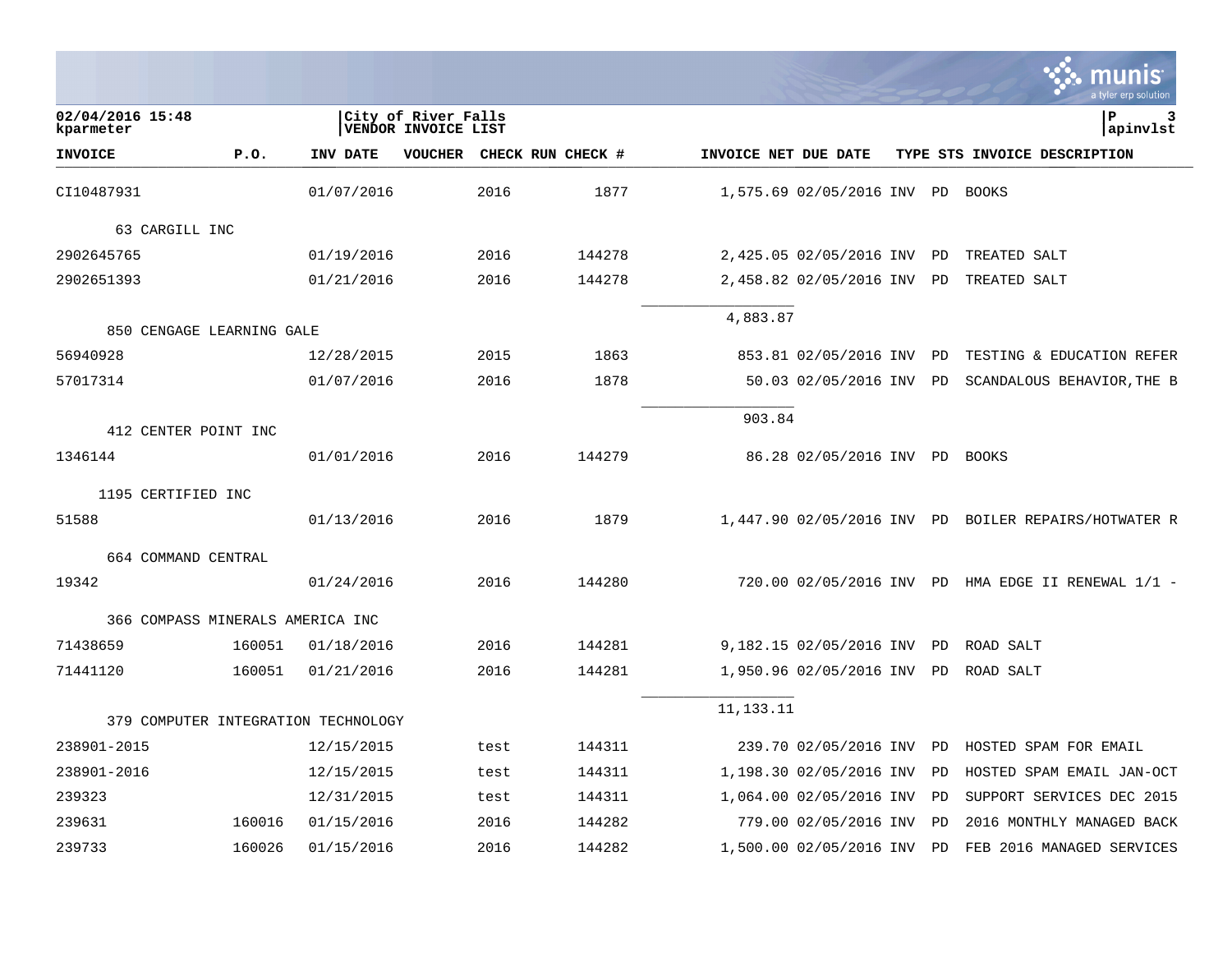|                                      |        |            |                                            |              |                   |                      |                            |    | a tyler erp solution                                 |
|--------------------------------------|--------|------------|--------------------------------------------|--------------|-------------------|----------------------|----------------------------|----|------------------------------------------------------|
| 02/04/2016 15:48<br>kparmeter        |        |            | City of River Falls<br>VENDOR INVOICE LIST |              |                   |                      |                            |    | P<br>4<br>apinvlst                                   |
| <b>INVOICE</b>                       | P.0.   | INV DATE   | <b>VOUCHER</b>                             |              | CHECK RUN CHECK # | INVOICE NET DUE DATE |                            |    | TYPE STS INVOICE DESCRIPTION                         |
| 239954                               |        | 01/26/2016 |                                            | test         | 144311            |                      | 10,000.00 02/05/2016 INV   | PD | RETAINER FOR SERVICES                                |
| 80 CRESCENT ELECTRIC SUPPLY CO       |        |            |                                            |              |                   | 14,781.00            |                            |    |                                                      |
| S501573308.001                       | 160038 |            |                                            |              | 1890              |                      |                            |    | 189.50 02/05/2016 INV PD ELECTRIC DEPT - MINOR MAT   |
|                                      |        | 01/25/2016 |                                            | test         |                   |                      |                            |    |                                                      |
| 1671 CRYSTEEL TRUCK EQUIPMENT INC    |        |            |                                            |              |                   |                      |                            |    |                                                      |
| F36505                               | 160064 | 01/22/2016 |                                            | test         | 1891              |                      |                            |    | 59,909.78 02/05/2016 INV PD SNOW AND ICE PACKAGE FOR |
| 677 CUSTOM NEEDLE                    |        |            |                                            |              |                   |                      |                            |    |                                                      |
| 19602                                |        | 01/06/2016 |                                            | test         | 144312            |                      |                            |    | 37.00 02/05/2016 INV PD PD UNIFORM ALERATIONS K Y    |
| 420 DANKE, CYNTHIA                   |        |            |                                            |              |                   |                      |                            |    |                                                      |
| 4TH QTR 2015                         |        | 12/31/2015 |                                            | 2015         | 1864              |                      |                            |    | 12.50 02/05/2016 INV PD HF - HEALTHY LIFESTYLES P    |
| 87 DAVISON, RHONDA                   |        |            |                                            |              |                   |                      |                            |    |                                                      |
| 011316                               |        | 01/13/2016 |                                            | 2016         | 1880              |                      |                            |    | 93.00 02/05/2016 INV PD POST CARDS-LANDLORD CONN     |
| 1943 DELTA MANAGEMENT ASSOCIATES INC |        |            |                                            |              |                   |                      |                            |    |                                                      |
| 000000017972                         |        | 02/03/2016 |                                            | test         | 144313            |                      |                            |    | 171.38 02/05/2016 INV PD PPE 1/31/16 GARNISHMENT     |
| 577 DEMCO INC                        |        |            |                                            |              |                   |                      |                            |    |                                                      |
| 5772176                              |        | 01/07/2016 |                                            | 2016         | 1881              |                      |                            |    | 644.86 02/05/2016 INV PD CD STORAGE CASES, TAPE, BOO |
| 1493 DERRICK BUILDING SOLUTIONS      |        |            |                                            |              |                   |                      |                            |    |                                                      |
| PAY#3                                | 150241 | 12/14/2015 |                                            | <b>RERUN</b> | 144256            |                      | 64,097.00 01/25/2016 INV   | PD | Construction of Safe Room                            |
| RETAINAGE_1570005                    | 150241 | 12/14/2015 |                                            | <b>RERUN</b> | 144256            |                      | $-7,500.00 01/25/2016$ CRM | PD | Construction of Safe Room                            |
|                                      |        |            |                                            |              |                   | 56,597.00            |                            |    |                                                      |
| 93 DIGGERS HOTLINE INC               |        |            |                                            |              |                   |                      |                            |    |                                                      |
| 160127701-2016                       |        | 01/19/2016 |                                            | 2016         | 144283            |                      |                            |    | 3,649.60 02/05/2016 INV PD 2016 DIGGERS SERVICES FIR |
| 1451 DISTRICT 2 INC                  |        |            |                                            |              |                   |                      |                            |    |                                                      |
| 1632                                 |        | 01/13/2016 |                                            | 2016         | 144284            |                      |                            |    | 105.73 02/05/2016 INV PD E-15 PART FOR STORAGE       |

**College**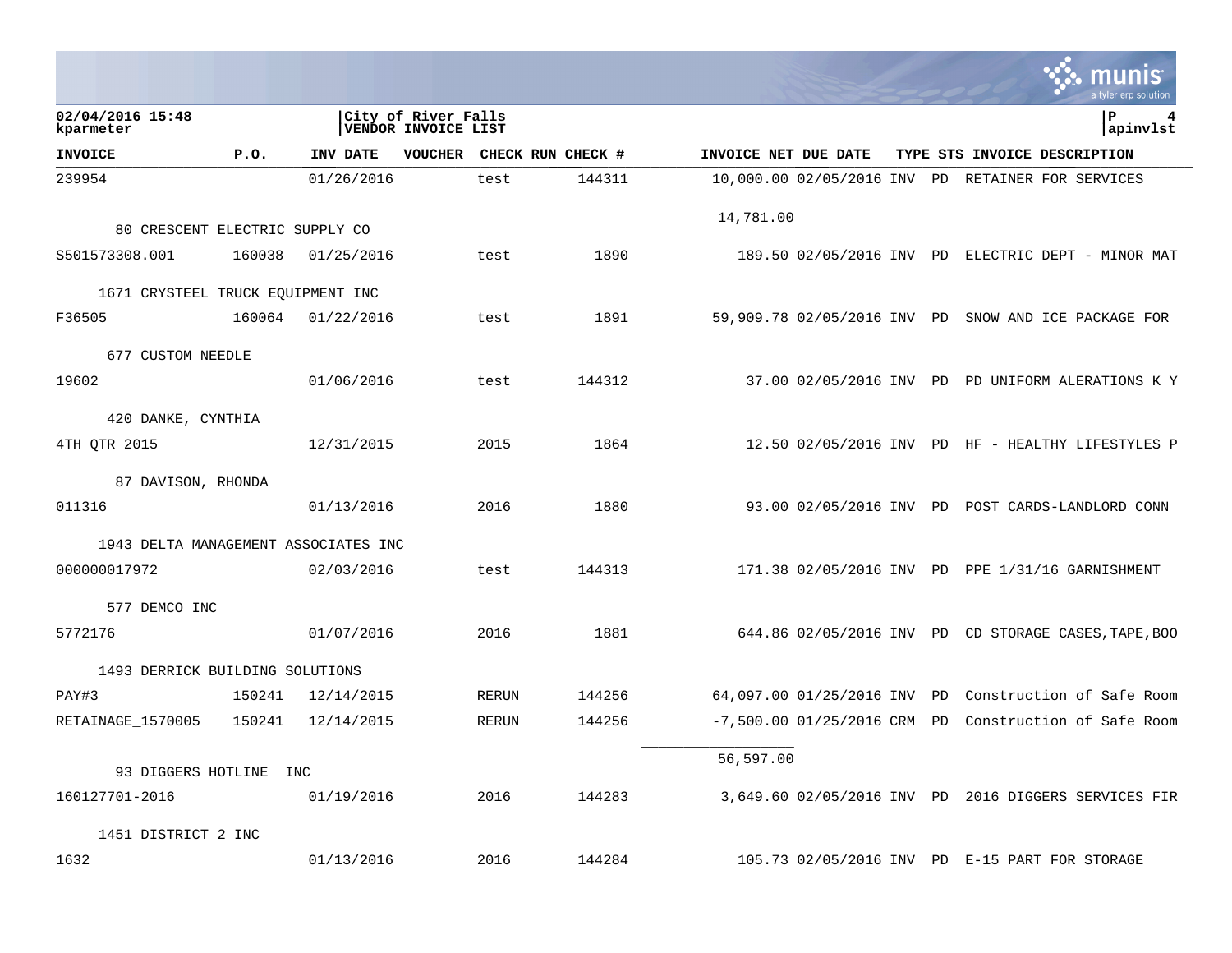|                               |                                        |            |                                            |                   |        |                      |                                  |    | a tyler erp solution                               |
|-------------------------------|----------------------------------------|------------|--------------------------------------------|-------------------|--------|----------------------|----------------------------------|----|----------------------------------------------------|
| 02/04/2016 15:48<br>kparmeter |                                        |            | City of River Falls<br>VENDOR INVOICE LIST |                   |        |                      |                                  |    | ΙP<br>5<br>apinvlst                                |
| <b>INVOICE</b>                | P.0.                                   | INV DATE   | <b>VOUCHER</b>                             | CHECK RUN CHECK # |        | INVOICE NET DUE DATE |                                  |    | TYPE STS INVOICE DESCRIPTION                       |
| 1636                          |                                        | 01/16/2016 |                                            | 2016              | 144284 |                      | 33.47 02/05/2016 INV             | PD | SAFETY VEST                                        |
| 1640                          |                                        | 01/21/2016 |                                            | 2016              | 144284 |                      | 216.95 02/05/2016 INV            | PD | REPAIR AUTO AIR EJECT                              |
|                               | 96 DUANE W. NIELSEN COMPANY            |            |                                            |                   |        | 356.15               |                                  |    |                                                    |
| 11455                         |                                        | 01/27/2016 |                                            | 2016              | 144285 |                      |                                  |    | 760.50 02/05/2016 INV PD CALIBRATE EFFLUENT OCM    |
|                               | 97 KENNETH DOUGLAS ASMUNDSEN           |            |                                            |                   |        |                      |                                  |    |                                                    |
| 5820                          |                                        | 01/26/2016 |                                            | 2016              | 144286 |                      |                                  |    | 247.44 02/05/2016 INV PD CLEAN/ADJUST/CERTIFY WWTP |
|                               | 98 EO JOHNSON CO INC                   |            |                                            |                   |        |                      |                                  |    |                                                    |
| 18080817                      |                                        | 12/30/2015 |                                            | 2015              | 144264 |                      | 109.52 02/05/2016 INV            | PD | SAMSUNG MULTIXPRESS X7400                          |
| CNIN822686                    |                                        | 12/30/2015 |                                            | 2016              | 144287 |                      | 136.00 02/05/2016 INV            |    | PD LANIER LD425C COPIER MAIN                       |
|                               | 2088 EARLY PLUMBING & HEATING          |            |                                            |                   |        | 245.52               |                                  |    |                                                    |
| 942                           |                                        | 01/05/2016 |                                            | 2015              | 144265 |                      |                                  |    | 866.00 02/05/2016 INV PD REPLACE WATER HEATER-PRES |
| 7 EFTPS                       |                                        |            |                                            |                   |        |                      |                                  |    |                                                    |
| 000000017971                  |                                        | 02/03/2016 |                                            | PYRL AP           | 144260 |                      |                                  |    | 62,124.86 02/05/2016 DIR PD PPE 1/31/16            |
| 1951 EKSTROM, BRYANT          |                                        |            |                                            |                   |        |                      |                                  |    |                                                    |
| 4TH QTR 2015                  |                                        | 12/31/2015 |                                            | 2015              | 1865   |                      |                                  |    | 25.00 02/05/2016 INV PD HF - HEALTHY LIFESTYLES P  |
|                               | 113 FASTENAL COMPANY                   |            |                                            |                   |        |                      |                                  |    |                                                    |
| WIHUD140756                   |                                        | 01/04/2016 |                                            | 2016              | 144288 |                      | 70.66 02/05/2016 INV PD L GLV PR |    |                                                    |
| 609 FASTSIGNS                 |                                        |            |                                            |                   |        |                      |                                  |    |                                                    |
| 10963                         |                                        | 01/13/2016 |                                            | 2016              | 144289 |                      | 190.00 02/05/2016 INV PD         |    | ENVELOPES                                          |
|                               | 6 FIRST NATIONAL BANK - RF SECTION 125 |            |                                            |                   |        |                      |                                  |    |                                                    |
| 000000017970                  |                                        | 02/03/2016 |                                            | PYRL AP           | 1853   |                      |                                  |    | 3,400.92 02/05/2016 INV PD PPE 1/31/16             |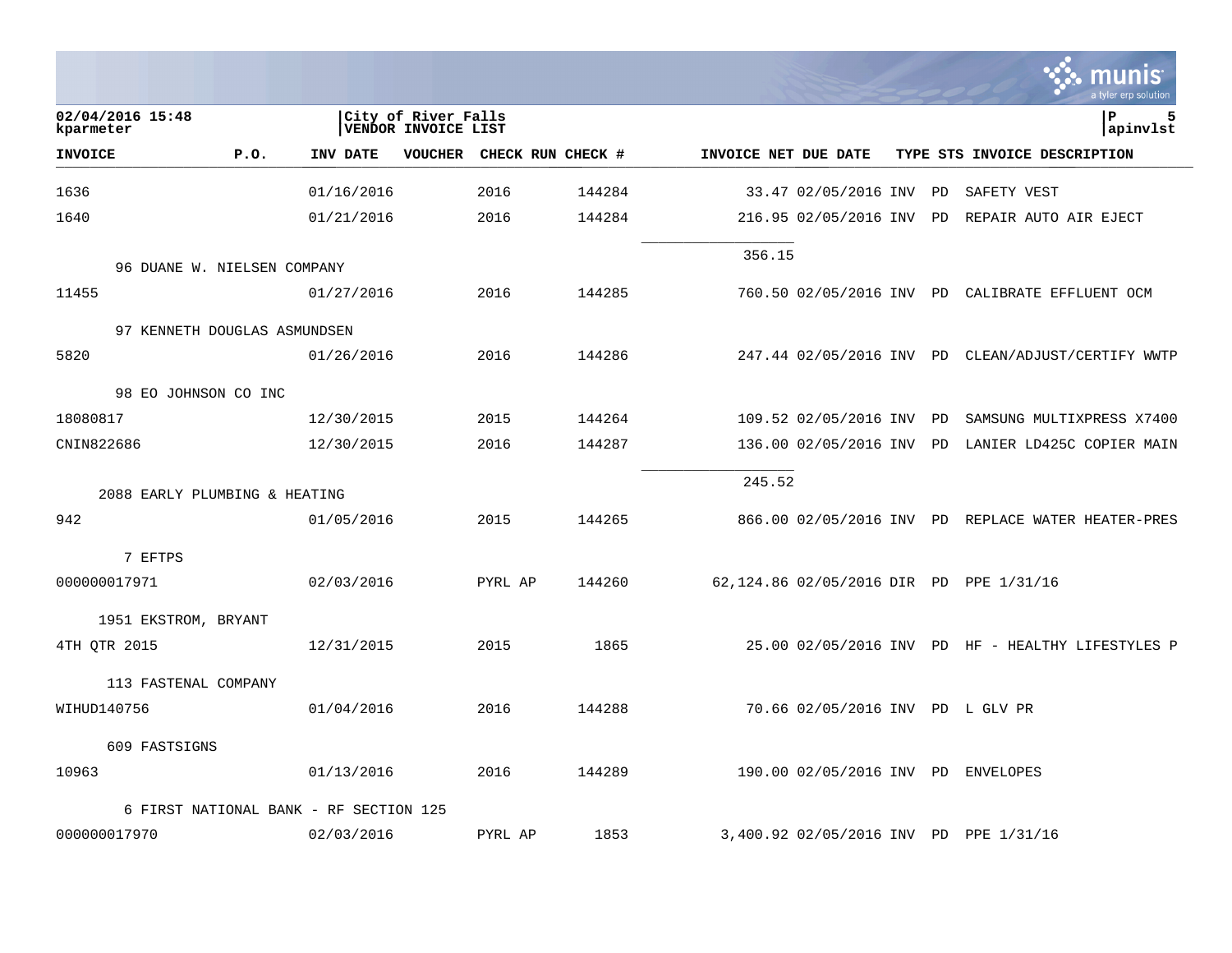|                                |        |                                                 |                                                   |         |                           |                      |                          |    | <u>MUNIS</u><br>a tyler erp solution                |
|--------------------------------|--------|-------------------------------------------------|---------------------------------------------------|---------|---------------------------|----------------------|--------------------------|----|-----------------------------------------------------|
| 02/04/2016 15:48<br>kparmeter  |        |                                                 | City of River Falls<br><b>VENDOR INVOICE LIST</b> |         |                           |                      |                          |    | lР<br>6<br>apinvlst                                 |
| <b>INVOICE</b>                 | P.0.   | INV DATE                                        |                                                   |         | VOUCHER CHECK RUN CHECK # | INVOICE NET DUE DATE |                          |    | TYPE STS INVOICE DESCRIPTION                        |
| 117 FIRST SHRED LLC            |        |                                                 |                                                   |         |                           |                      |                          |    |                                                     |
| 172693                         | 160030 | 01/20/2016                                      |                                                   | test    | 1892                      |                      |                          |    | 15.80 02/05/2016 INV PD 1/20/16 Shredding at City   |
| 1055 HARTMON, KRISTI           |        |                                                 |                                                   |         |                           |                      |                          |    |                                                     |
| 4TH OTR 2015                   |        | 12/31/2015                                      |                                                   | 2015    | 1866                      |                      |                          |    | $12.50$ 02/05/2016 INV PD HF - HEALTHY LIFESTYLES P |
| 845 MAILROOM FINANCE CO        |        |                                                 |                                                   |         |                           |                      |                          |    |                                                     |
| DEC 2015                       | 150072 | 01/18/2016                                      |                                                   | test    | 144314                    |                      |                          |    | 2,055.00 02/05/2016 INV PD DEC 2015 POSTAGE MACHINE |
| 133 HAWKINS INC                |        |                                                 |                                                   |         |                           |                      |                          |    |                                                     |
| 3830921                        | 160042 | 01/25/2016                                      |                                                   | 2016    | 144290                    |                      |                          |    | 2,121.73 02/05/2016 INV PD WATER DEPT - CHEMICALS   |
| 960 HIEB, BRIDGET              |        |                                                 |                                                   |         |                           |                      |                          |    |                                                     |
| 4TH OTR 2015                   |        | 12/31/2015                                      |                                                   | 2015    | 1867                      |                      |                          |    | 45.50 02/05/2016 INV PD HF - HEALTHY LIFESTYLES P   |
| 1361 HUDSON AREA JOINT LIBRARY |        |                                                 |                                                   |         |                           |                      |                          |    |                                                     |
| $2016 - 7$                     |        | 01/28/2016                                      |                                                   | test    | 1893                      |                      |                          |    | 31.95 02/05/2016 INV PD REFUND LOST LIBRARY MATER   |
| 146 HUEBSCH LAUNDRY COMPANY    |        |                                                 |                                                   |         |                           |                      |                          |    |                                                     |
| 3594880                        |        | 01/13/2016                                      |                                                   | 2016    | 1882                      |                      | 68.73 02/05/2016 INV PD  |    | JANUARY RUGS                                        |
| 3598639                        |        | 01/20/2016                                      |                                                   | 2016    | 1882                      |                      | 46.84 02/05/2016 INV     | PD | <b>JANUARY RUGS</b>                                 |
| 3598647                        |        | 01/20/2016                                      |                                                   | 2016    | 1882                      |                      | 30.21 02/05/2016 INV PD  |    | JANUARY RUGS                                        |
|                                |        | 1 INTERNATIONAL CITY MGMT ASSOC RETIREMENT CORP |                                                   |         |                           | 145.78               |                          |    |                                                     |
| 000000017966                   |        | 02/03/2016                                      |                                                   | PYRL AP | 1854                      |                      |                          |    | 15,064.68 02/05/2016 INV PD PPE 1/31/16             |
| 457 IMAGE TREND INC            |        |                                                 |                                                   |         |                           |                      |                          |    |                                                     |
| 100077                         |        | 01/01/2016                                      |                                                   | 2016    | 144291                    |                      | 750.00 02/05/2016 INV PD |    | 2016 FIRE BRIDGE ANNUAL F                           |
| 100205                         |        | 01/19/2016                                      |                                                   | 2016    | 144291                    |                      |                          |    | 400.00 02/05/2016 INV PD ANNUAL FEE FIELD BRIDGE S  |
|                                |        |                                                 |                                                   |         |                           | 1,150.00             |                          |    |                                                     |

 $\mathcal{L}^{\pm}$ 

539 IMAGING WORLD PROMO LLC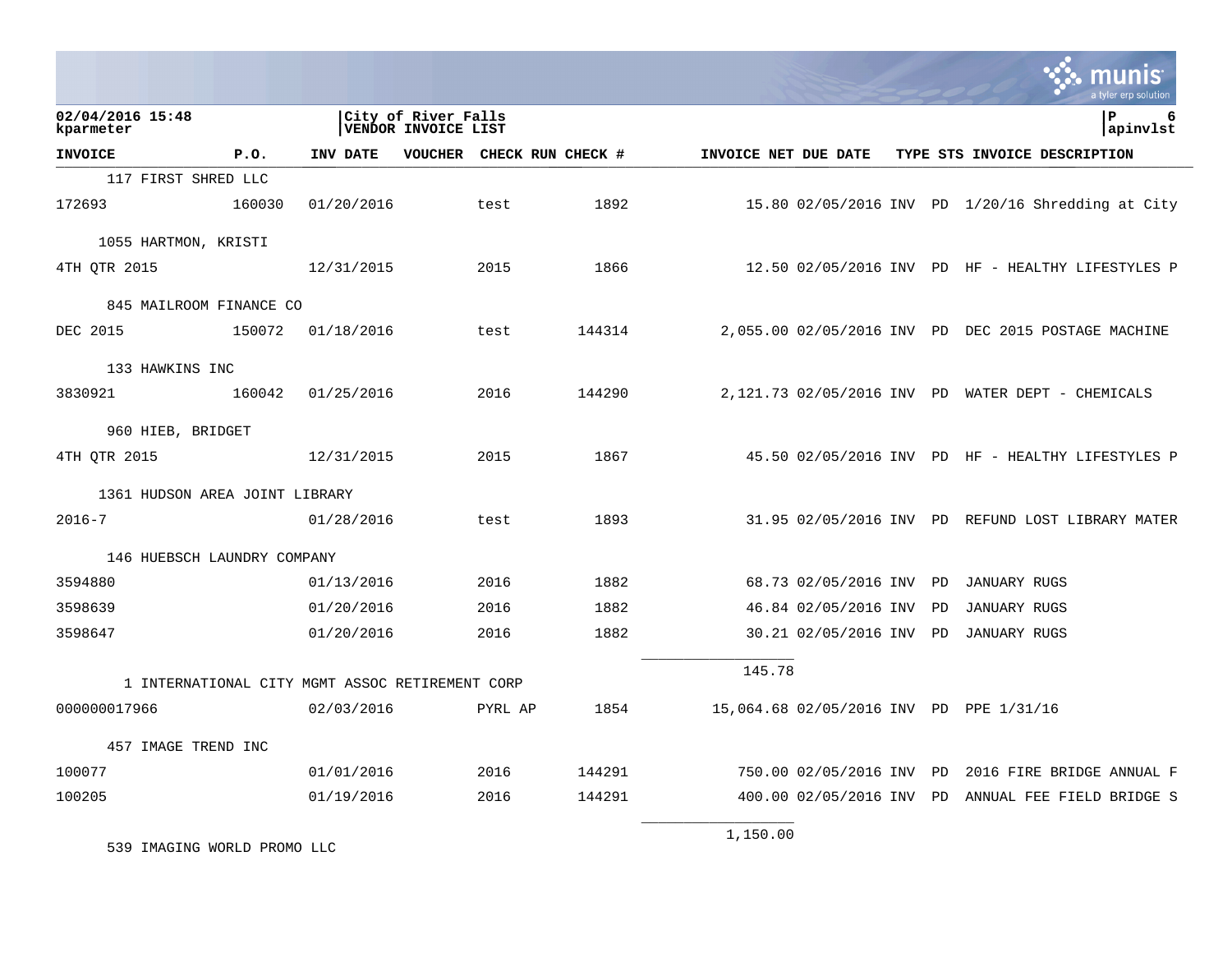| <u>ः munis</u>       |
|----------------------|
| a tyler erp solution |

| 02/04/2016 15:48<br>kparmeter           |        |            | City of River Falls<br>VENDOR INVOICE LIST |                   |        |                      |                             |           | P<br>7<br>apinvlst                                 |
|-----------------------------------------|--------|------------|--------------------------------------------|-------------------|--------|----------------------|-----------------------------|-----------|----------------------------------------------------|
| <b>INVOICE</b>                          | P.0.   | INV DATE   | <b>VOUCHER</b>                             | CHECK RUN CHECK # |        | INVOICE NET DUE DATE |                             |           | TYPE STS INVOICE DESCRIPTION                       |
| 1078                                    |        | 01/26/2016 |                                            | test              | 144315 |                      |                             |           | 52.50 02/05/2016 INV PD EMBROIDER BLANKETS         |
| 655 INDIANHEAD FEDERATED LIBRARY SYSTEM |        |            |                                            |                   |        |                      |                             |           |                                                    |
| 216016                                  |        | 01/06/2016 |                                            | 2016              | 144292 |                      | 43,537.00 02/05/2016 INV PD |           | ANNUAL CHARGES-LIBRARY (M                          |
| 216068                                  |        | 01/06/2016 |                                            | 2016              | 144292 |                      | 1,950.00 02/05/2016 INV     | PD        | ANNUAL CHG FOR ADDL DAYS                           |
| 216101                                  |        | 01/11/2016 |                                            | 2016              | 144292 |                      | 310.00 02/05/2016 INV       | PD        | MOVIE LICENSING - $2/1/16$ -                       |
| 156 STUART C IRBY TOOL AND SAFETY       |        |            |                                            |                   |        | 45,797.00            |                             |           |                                                    |
| S009268270.001                          | 150356 | 01/19/2016 |                                            | 2016              | 144293 |                      | 834.44 02/05/2016 INV       | <b>PD</b> | REPLACEMENT STREET LIGHT                           |
| S009331069.001                          | 150381 | 01/25/2016 |                                            | test              | 144316 |                      | 678.00 02/05/2016 INV PD    |           | ELECT METER EXPENDITURES                           |
|                                         |        |            |                                            |                   |        | 1,512.44             |                             |           |                                                    |
| 168 JRKM MANAGEMENT                     |        |            |                                            |                   |        |                      |                             |           |                                                    |
| JAN16REFUNDLIC                          |        | 01/19/2016 |                                            | 2016              | 144294 |                      |                             |           | 40.00 02/05/2016 INV PD REFUND OPERATORS LICENSE   |
| 1680 KEATING DAVID                      |        |            |                                            |                   |        |                      |                             |           |                                                    |
| <b>JAN 2016</b>                         |        | 01/25/2016 |                                            | test              | 1894   |                      | 979.75 02/05/2016 INV PD    |           | UWRF TUITION REIMBURSEMEN                          |
| 2089 KEENE, JENNIFER                    |        |            |                                            |                   |        |                      |                             |           |                                                    |
| 4TH QTR 2015                            |        | 12/31/2015 |                                            | 2015              | 1868   |                      |                             |           | 20.00 02/05/2016 INV PD HF - HEALTHY LIFESTYLES P  |
| 660 LEAGUE OF MINNESOTA CITIES          |        |            |                                            |                   |        |                      |                             |           |                                                    |
| 224360                                  |        | 01/04/2016 |                                            | 2015              | 144266 |                      |                             |           | 278.55 02/05/2016 INV PD WEB ADVERTISING FOR CSR P |
| 357 LIBERTY MUTUAL                      |        |            |                                            |                   |        |                      |                             |           |                                                    |
| 12160671                                |        | 01/12/2016 |                                            | DD $2/1$          | 144258 |                      |                             |           | 36,194.20 02/01/2016 DIR PD INSTALLMENT #7         |
| 182 LOFFLER COMPANIES INC               |        |            |                                            |                   |        |                      |                             |           |                                                    |
| 2154325                                 |        | 01/18/2016 |                                            | 2016              | 144295 |                      | 168.45 02/05/2016 INV       | PD        | SAVIN SC3030 1/15 - 2/14/                          |
| 297086910                               |        | 01/28/2016 |                                            | test              | 144317 |                      | 229.22 02/05/2016 INV       | PD        | 01/21/16-02/21/16 PW BUIL                          |
|                                         |        |            |                                            |                   |        | 397.67               |                             |           |                                                    |

897 LYLE SIGNS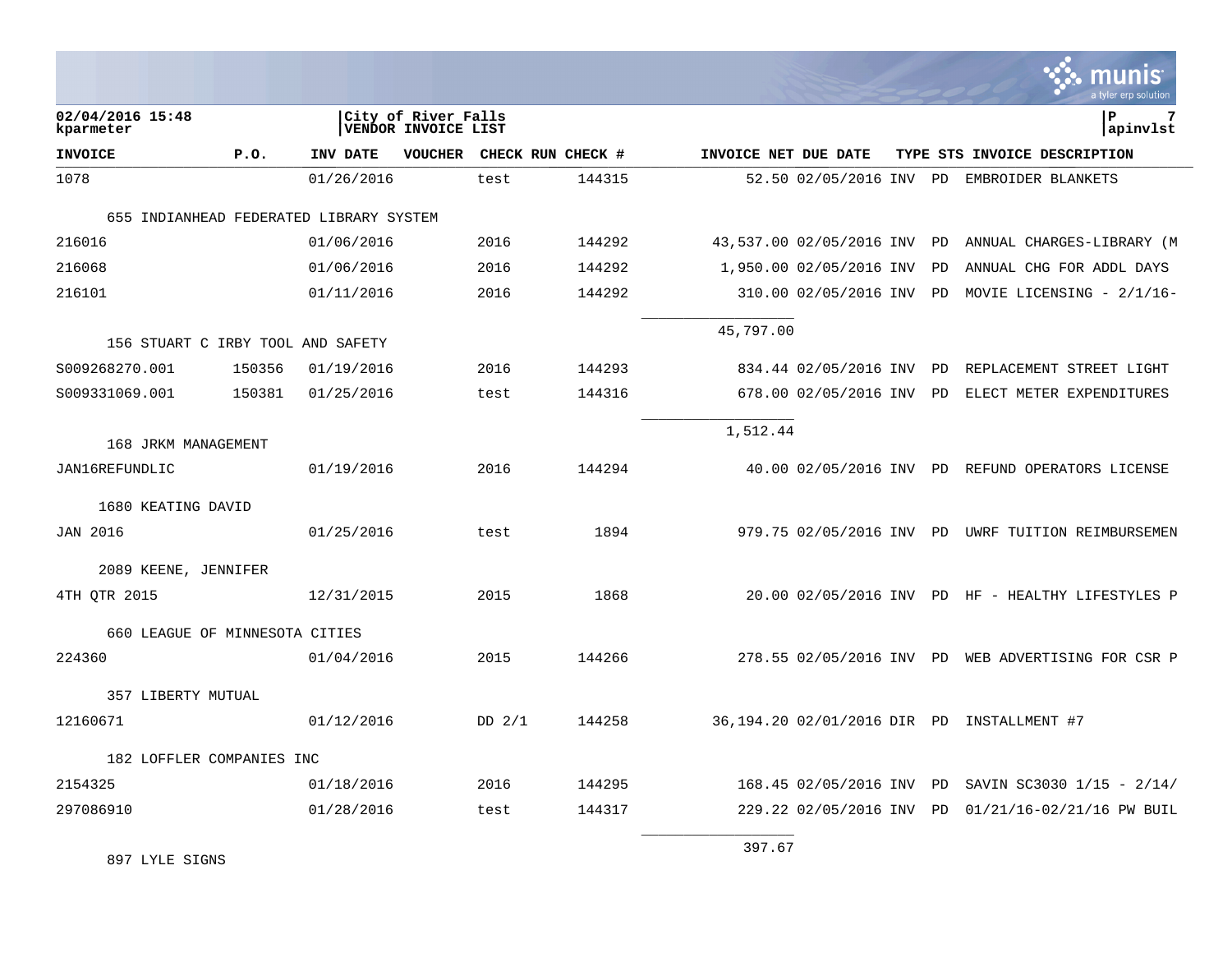|                                     |        |            |                                            |                           |        |                      |                            |    | <b>INIS</b><br>a tyler erp solution                  |
|-------------------------------------|--------|------------|--------------------------------------------|---------------------------|--------|----------------------|----------------------------|----|------------------------------------------------------|
| 02/04/2016 15:48<br>kparmeter       |        |            | City of River Falls<br>VENDOR INVOICE LIST |                           |        |                      |                            |    | P<br>8<br>apinvlst                                   |
| <b>INVOICE</b>                      | P.O.   | INV DATE   |                                            | VOUCHER CHECK RUN CHECK # |        | INVOICE NET DUE DATE |                            |    | TYPE STS INVOICE DESCRIPTION                         |
| 151195                              | 160011 | 01/14/2016 |                                            | 2016                      | 144296 |                      |                            |    | 3,848.09 02/05/2016 INV PD STREET SIGN REPLACEMENTS  |
| 857 MCKAHAN, CYNTHIA                |        |            |                                            |                           |        |                      |                            |    |                                                      |
| 4TH QTR 2015                        |        | 12/31/2015 |                                            | 2015                      | 1869   |                      |                            |    | $17.50$ 02/05/2016 INV PD HF - HEALTHY LIFESTYLES P  |
| 451 METERING & TECHNOLOGY SOLUTIONS |        |            |                                            |                           |        |                      |                            |    |                                                      |
| 5446                                | 160027 | 01/18/2016 |                                            | 2016                      | 1883   |                      | 15,389.38 02/05/2016 INV   | PD | <b>WATER METERS</b>                                  |
| 5461                                | 160034 | 01/19/2016 |                                            | 2016                      | 1883   |                      | 3,890.00 02/05/2016 INV PD |    | UW COLLEGE METERS                                    |
| 409 MIDWEST TAPE                    |        |            |                                            |                           |        | 19,279.38            |                            |    |                                                      |
| 93564629                            |        | 01/04/2016 |                                            | 2016                      | 1884   |                      | 34.99 02/05/2016 INV       | PD | SCANDALOUS BEHAVIOR                                  |
| 93564640                            |        | 01/04/2016 |                                            | 2016                      | 1884   |                      | 34.57 02/05/2016 INV PD    |    | BIG MAGIC                                            |
|                                     |        |            |                                            |                           |        | 69.56                |                            |    |                                                      |
| 568 MISSISSIPPI WELDERS             |        |            |                                            |                           |        |                      |                            |    |                                                      |
| 2146828                             |        | 12/29/2015 |                                            | EFT 1/28                  | 1888   |                      | 120.58 02/05/2016 INV      | PD | AMBULANCE OXYGEN                                     |
| 2163272                             |        | 01/19/2016 |                                            | 2016                      | 1885   |                      | 120.58 02/05/2016 INV      | PD | CF OXYGEN COMPRESSED                                 |
| 883 MORNINGSTAR                     |        |            |                                            |                           |        | 241.16               |                            |    |                                                      |
| 11791387                            |        | 01/16/2016 |                                            | 2016                      | 144297 |                      |                            |    | 1,097.00 02/05/2016 INV PD SUBSCRIPTION              |
| 199 NEI NORTHERN ELECTRICIANS INC   |        |            |                                            |                           |        |                      |                            |    |                                                      |
| 71731                               | 150385 | 12/31/2015 |                                            | 2015                      | 1870   |                      |                            |    | 2,300.74 02/05/2016 INV PD BASEBOARD HEATERS IN 4 PU |
| 681 NICHOLS, JODY                   |        |            |                                            |                           |        |                      |                            |    |                                                      |
| 4TH QTR 2015                        |        | 12/31/2015 |                                            | 2015                      | 1871   |                      |                            |    | $12.50$ 02/05/2016 INV PD HF - HEALTHY LIFESTYLES P  |
| 395 NWBIA                           |        |            |                                            |                           |        |                      |                            |    |                                                      |
| 2016 VOTING DUES                    |        | 01/26/2016 |                                            | 2016                      | 144298 |                      |                            |    | 25.00 02/05/2016 INV PD 2015 NWBIA HOVEL VOTING D    |

 $\mathcal{L}$ 

2090 NYHAGEN, RANDY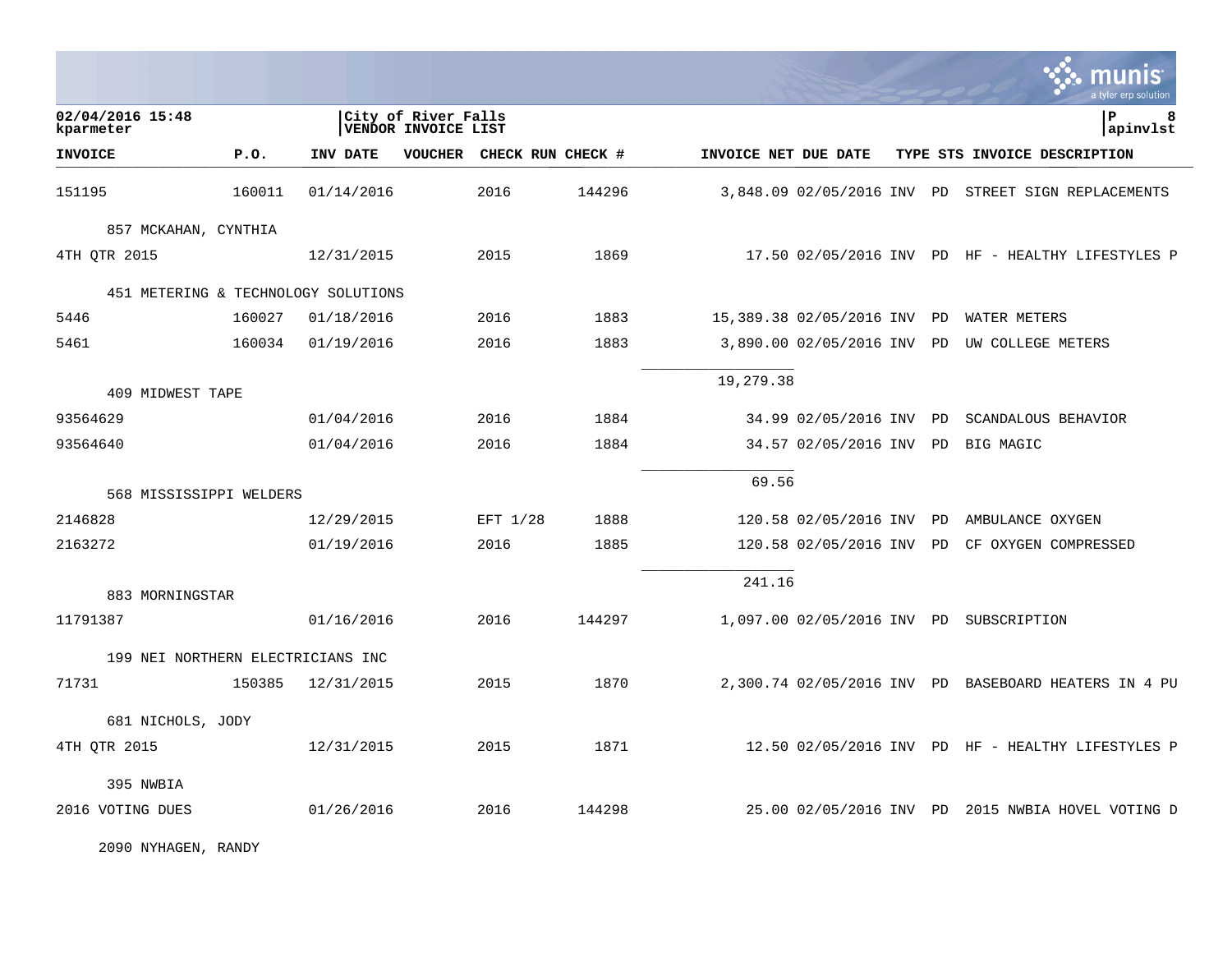|                                            |        |            |                                                   |         |                   |                      |                            |    | a tyler erp solution                                 |
|--------------------------------------------|--------|------------|---------------------------------------------------|---------|-------------------|----------------------|----------------------------|----|------------------------------------------------------|
| 02/04/2016 15:48<br>kparmeter              |        |            | City of River Falls<br><b>VENDOR INVOICE LIST</b> |         |                   |                      |                            |    | 9<br>l P<br>apinvlst                                 |
| <b>INVOICE</b>                             | P.O.   | INV DATE   | <b>VOUCHER</b>                                    |         | CHECK RUN CHECK # | INVOICE NET DUE DATE |                            |    | TYPE STS INVOICE DESCRIPTION                         |
| 2016-EYE                                   |        | 01/21/2016 |                                                   | 2016    | 1886              |                      | 183.00 02/05/2016 INV PD   |    | SAFETY EYEWEAR REIMBURSEM                            |
| 1582 THE HOWARD E NYHART COMPANY INC       |        |            |                                                   |         |                   |                      |                            |    |                                                      |
| 0117650                                    | 150366 | 12/31/2015 |                                                   | 2015    | 1872              |                      |                            |    | 2,000.00 02/05/2016 INV PD GASB 45 OPEB FYE 12/31/15 |
| 9999 ONE TIME PAY VENDOR                   |        |            |                                                   |         |                   |                      |                            |    |                                                      |
| G JENNINGS                                 |        | 01/25/2016 |                                                   | test    | 144318            |                      | 13.96 02/05/2016 INV PD    |    | REFUND LOST LIBRARY MATER                            |
| R STRADAL                                  |        | 01/11/2016 |                                                   | test    | 144320            |                      | 300.00 02/05/2016 INV      | PD | RIVER FALLS READS PROGRAM                            |
| R ZEIDEL                                   |        | 01/25/2016 |                                                   | test    | 144319            |                      | 75.00 02/05/2016 INV PD    |    | IMMIGRATION PROGRAM                                  |
| 5 PELION BENEFITS                          |        |            |                                                   |         |                   | 388.96               |                            |    |                                                      |
| 000000017969                               |        | 02/03/2016 |                                                   | PYRL AP | 1855              |                      |                            |    | 744.59 02/05/2016 INV PD PPE 1/31/16                 |
| 453 PIERCE COUNTY HIGHWAY DEPT             |        |            |                                                   |         |                   |                      |                            |    |                                                      |
| 151229                                     | 150059 | 01/14/2016 |                                                   | 2016    | 144299            |                      | 959.31 02/05/2016 INV PD   |    | salt brine                                           |
| 151229-1                                   |        | 01/14/2016 |                                                   | 2016    | 144299            |                      | 3,092.16 02/05/2016 INV PD |    | BRINE SALT                                           |
| 1948 OWEN G DUNN CO                        |        |            |                                                   |         |                   | 4,051.47             |                            |    |                                                      |
| 6656                                       | 150338 | 12/30/2015 |                                                   | 2015    | 144267            |                      |                            |    | 3,372.46 02/05/2016 INV PD VOTING BOOTHS             |
| 858 PROFESSIONAL PLACEMENT SERVICES LLC    |        |            |                                                   |         |                   |                      |                            |    |                                                      |
| 1/21/16                                    |        | 12/24/2015 |                                                   | 2015    | 144268            |                      |                            |    | 3.50 02/05/2016 INV PD SKIP TRACING 12/24/2105       |
| 216 PUBLIC SERVICE COMMISSION OF WISCONSIN |        |            |                                                   |         |                   |                      |                            |    |                                                      |
| 1512-I-05110                               |        | 01/13/2016 |                                                   | 2015    | 144269            |                      |                            |    | 745.32 02/05/2016 INV PD FEE ASSESSED TO UPGRADE P   |
| 2046 RALEIGH, CRYSTAL                      |        |            |                                                   |         |                   |                      |                            |    |                                                      |
| 4TH OTR 2015                               |        | 12/31/2015 |                                                   | 2015    | 1873              |                      |                            |    | 25.00 02/05/2016 INV PD HF - HEALTHY LIFESTYLES P    |
| 221 RURAL ELECTRIC SUPPLY COOPERATIVE      |        |            |                                                   |         |                   |                      |                            |    |                                                      |
| 632488-00                                  | 160008 | 01/14/2016 |                                                   | 2016    | 144300            |                      |                            |    | 585.75 02/05/2016 INV PD ELECTRIC DEPT INVENTORY I   |

**College**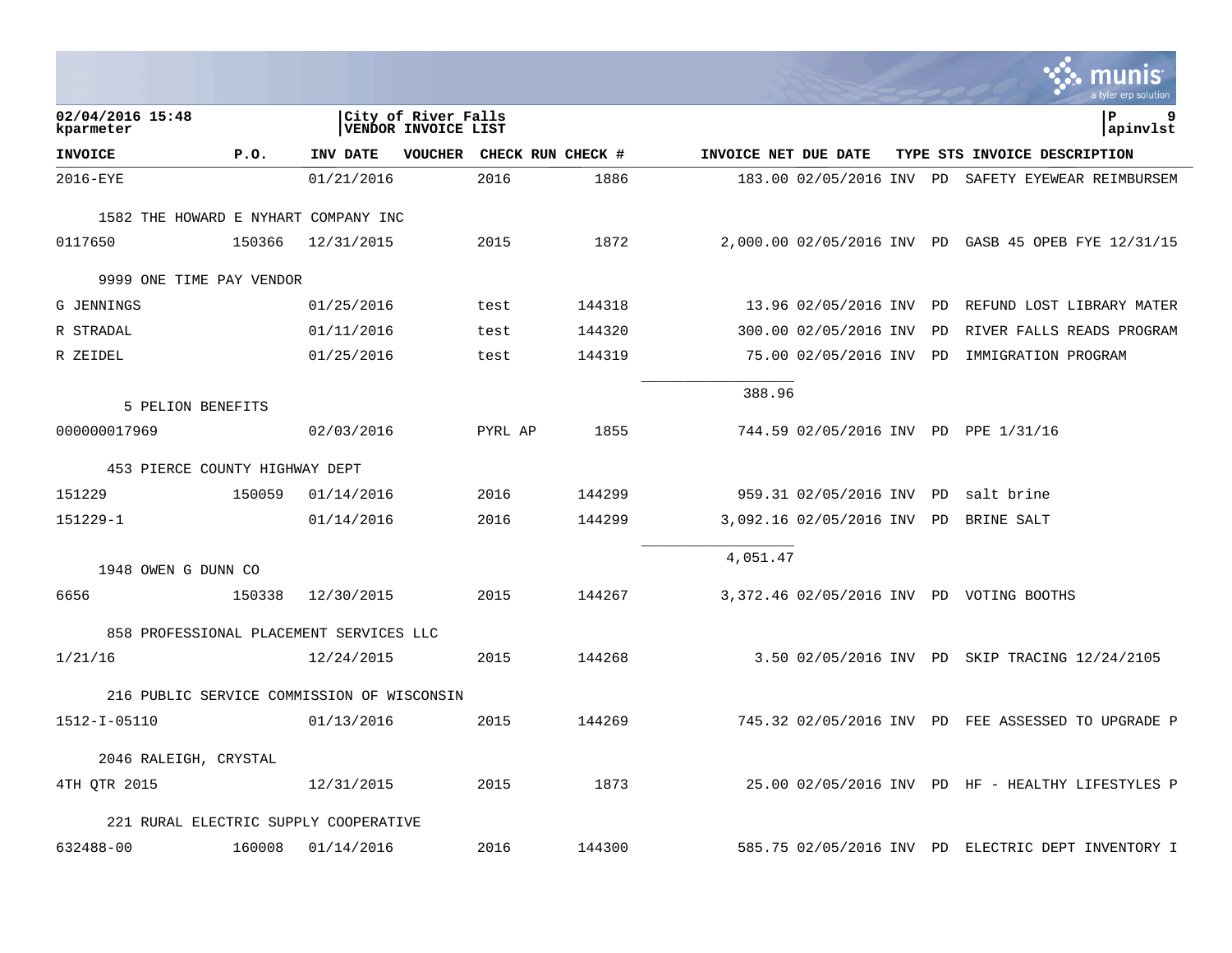|                                                        |        |            |                                            |                   |        |                      |                         |    | a tyler erp solution                                |
|--------------------------------------------------------|--------|------------|--------------------------------------------|-------------------|--------|----------------------|-------------------------|----|-----------------------------------------------------|
| 02/04/2016 15:48<br>kparmeter                          |        |            | City of River Falls<br>VENDOR INVOICE LIST |                   |        |                      |                         |    | ΙP<br>10<br>apinvlst                                |
| <b>INVOICE</b>                                         | P.0.   | INV DATE   | <b>VOUCHER</b>                             | CHECK RUN CHECK # |        | INVOICE NET DUE DATE |                         |    | TYPE STS INVOICE DESCRIPTION                        |
| 633282-00                                              | 160040 | 01/21/2016 |                                            | 2016              | 144300 |                      | 90.84 02/05/2016 INV PD |    | ELECTRIC DEPT - MINOR MAT                           |
|                                                        |        |            |                                            |                   |        | 676.59               |                         |    |                                                     |
| 226 RIVER FALLS AREA HOSPITAL                          |        |            |                                            |                   |        |                      |                         |    |                                                     |
| $1/26/16$ CPR CARDS                                    |        | 01/26/2016 |                                            | 2016              | 144301 |                      | 20.00 02/05/2016 INV    | PD | 4 CPR CARDS RFEMS                                   |
| 10/22/15                                               |        | 10/22/2015 |                                            | 2015              | 144270 |                      | 30.00 02/05/2016 INV    | PD | CPR CARDS RFEMS                                     |
|                                                        |        |            |                                            |                   |        | 50.00                |                         |    |                                                     |
| 1573 RUNNING INC                                       |        |            |                                            |                   |        |                      |                         |    |                                                     |
| 13980-0                                                | 150068 | 01/14/2016 |                                            | test              | 144321 |                      |                         |    | 393.92 02/05/2016 INV PD DEC 2015 TAXI SERVICES     |
| 2091 RYAN, RUSSELL JOSEPH                              |        |            |                                            |                   |        |                      |                         |    |                                                     |
| 2015SCHOLARSHIP                                        |        | 01/26/2016 |                                            | 2016              | 144302 |                      |                         |    | 750.00 02/05/2016 INV PD 2015 SCHOLARSHIP RECIPIEN  |
| 1956 S & S TREE AND HORTICULTURAL SPECIALIST INC       |        |            |                                            |                   |        |                      |                         |    |                                                     |
| 909736190                                              | 150346 | 12/31/2015 |                                            | 2015              | 1874   |                      |                         |    | 15,132.66 02/05/2016 INV PD COMPOST GRINDING        |
|                                                        |        |            |                                            |                   |        |                      |                         |    |                                                     |
| 238 SCC FIRE OFFICERS ASSN INC                         |        |            |                                            |                   |        |                      |                         |    |                                                     |
| 2016_DUES                                              |        | 01/14/2016 |                                            | 2016              | 144303 |                      |                         |    | 25.00 02/05/2016 INV PD 2016 FIRE OFFICERS DUES     |
| 243 STATEWIDE ENERGY EFFICIENCY & RENEWABLES ADMIN INC |        |            |                                            |                   |        |                      |                         |    |                                                     |
| DEC 2015                                               |        | 02/02/2016 |                                            | test              | 144322 |                      |                         |    | 3,665.65 02/05/2016 INV PD DEC 2015 FOCUS ON ENERGY |
| 1074 SIVERLING, WAYNE                                  |        |            |                                            |                   |        |                      |                         |    |                                                     |
| FEB 9                                                  |        | 01/12/2016 |                                            | EFT $2/4$         | 1851   |                      |                         |    | 73.50 02/04/2016 INV PD MEUW MANAGEMENT TRAIN PRO   |
| 2115 SOUTH MAIN DENTAL PARTNERS                        |        |            |                                            |                   |        |                      |                         |    |                                                     |
| 11/5/15                                                |        | 11/05/2015 |                                            | test              | 144323 |                      |                         |    | 924.75 02/05/2016 INV PD EFFICIENT LIGHTING SUPPLE  |
|                                                        |        |            |                                            |                   |        |                      |                         |    |                                                     |
| 378 ST CROIX ECONOMIC DEVELOPMENT CORP                 |        |            |                                            |                   |        |                      |                         |    |                                                     |
| $16 - 089$                                             |        | 01/22/2016 |                                            | 2016              | 144304 |                      |                         |    | 2,500.00 02/05/2016 INV PD 2016 MEMBERSHIP          |
| 772 SAVATREE                                           |        |            |                                            |                   |        |                      |                         |    |                                                     |
| 3907586                                                |        | 01/20/2016 |                                            | 2016              | 144305 |                      |                         |    | 240.00 02/05/2016 INV PD REMOVE BOXELDER FROM RIVE  |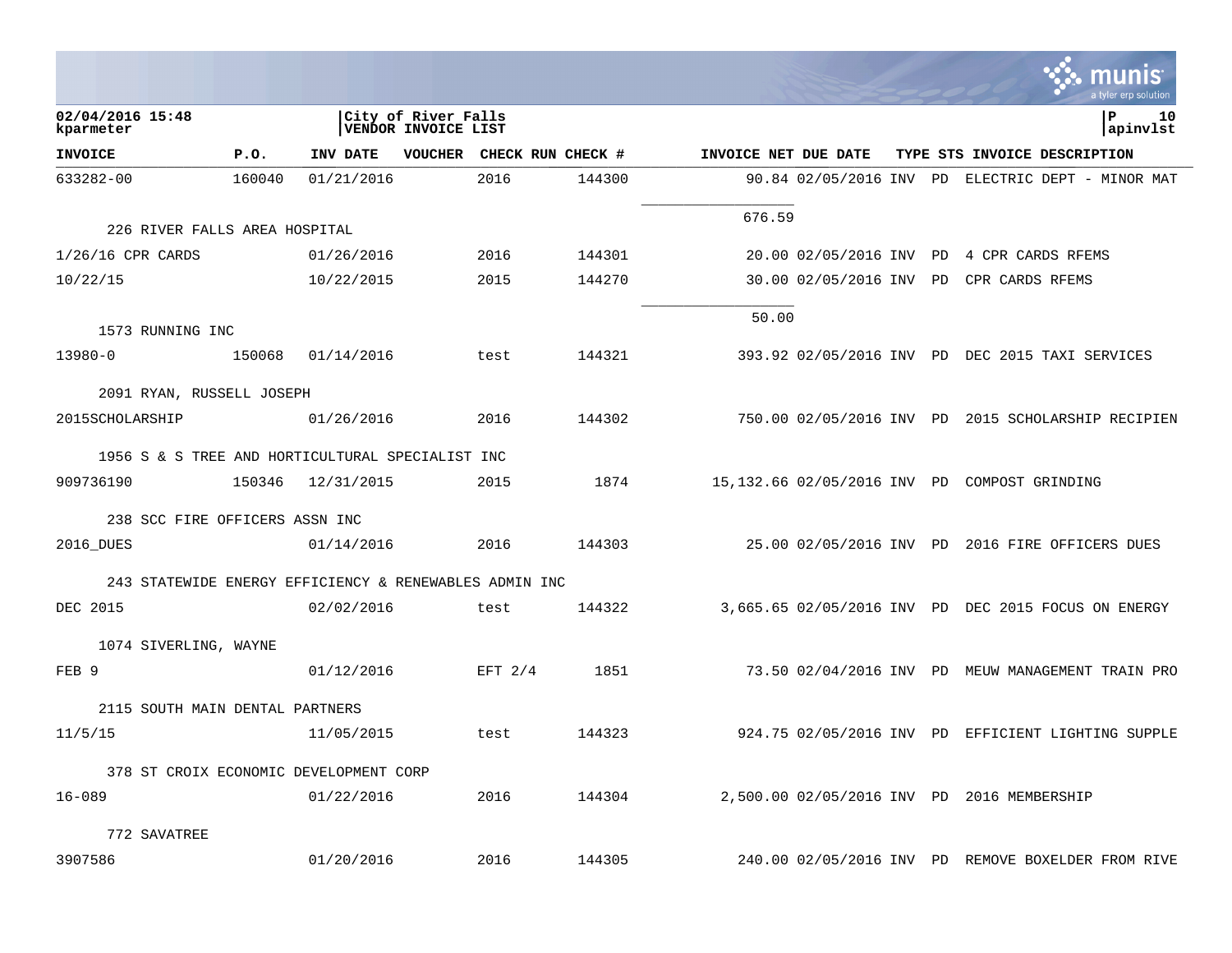|                                                  |        |            |                                            |           |        |                      |                            |  | a tyler erp solution                                 |
|--------------------------------------------------|--------|------------|--------------------------------------------|-----------|--------|----------------------|----------------------------|--|------------------------------------------------------|
| 02/04/2016 15:48<br>kparmeter                    |        |            | City of River Falls<br>VENDOR INVOICE LIST |           |        |                      |                            |  | ∣P<br>11<br>apinvlst                                 |
| <b>INVOICE</b>                                   | P.0.   | INV DATE   | VOUCHER CHECK RUN CHECK #                  |           |        | INVOICE NET DUE DATE |                            |  | TYPE STS INVOICE DESCRIPTION                         |
|                                                  |        |            |                                            |           |        |                      |                            |  |                                                      |
| 259 STATE OF WI                                  |        |            |                                            |           |        |                      |                            |  |                                                      |
| <b>JAN 2016</b>                                  |        | 01/31/2016 | test                                       |           | 144324 |                      |                            |  | 2,504.10 02/05/2016 INV PD JANUARY PENALTY ASSESSMEN |
| 771 TRAFFIC AND PARKING CONTROL CO INC           |        |            |                                            |           |        |                      |                            |  |                                                      |
| I515956                                          | 160047 | 01/27/2016 | test                                       |           | 1895   |                      |                            |  | 7,925.00 02/05/2016 INV PD paint striper             |
| 557 TRANS ALARM INC                              |        |            |                                            |           |        |                      |                            |  |                                                      |
| 153709TACA                                       | 150245 | 01/29/2016 | test                                       |           | 144325 |                      | 7,853.53 02/05/2016 INV PD |  | Safe Room- Install card a                            |
| PRT094321                                        |        | 01/19/2016 | 2016                                       |           | 144306 |                      | 60.00 02/05/2016 INV PD    |  | SF SUB 10 KEY BLANKS                                 |
|                                                  |        |            |                                            |           |        |                      |                            |  |                                                      |
| 277 UNEMPLOYMENT INSURANCE-DEPT OF WORKFORCE DEV |        |            |                                            |           |        | 7,913.53             |                            |  |                                                      |
| 12/31/15                                         |        | 12/31/2015 |                                            | EFT 1/25  | 1822   |                      |                            |  | 3,761.65 01/25/2016 INV PD UNEMPLOYMENT DEC 2015     |
| 2065 VESSCO, INC.                                |        |            |                                            |           |        |                      |                            |  |                                                      |
| 65282                                            |        | 01/15/2016 | 2016                                       |           | 144307 |                      |                            |  | 217.50 02/05/2016 INV PD 100G TANK - WATER SUPPLIE   |
|                                                  |        |            |                                            |           |        |                      |                            |  |                                                      |
| 1811 WEISS BERZOWSKI BRADY LLP                   |        |            |                                            |           |        |                      |                            |  |                                                      |
| 381161                                           |        | 01/13/2016 | 2015                                       |           | 144271 |                      |                            |  | 140.00 02/05/2016 INV PD PROFESSIONAL SERVICES REN   |
| 301 WELD RILEY PRENN & RICCI                     |        |            |                                            |           |        |                      |                            |  |                                                      |
| 160                                              |        | 01/25/2016 | test                                       |           | 1896   |                      | 1,100.50 02/05/2016 INV PD |  | DEC 2015 LEGAL SERVICES                              |
| 163                                              |        | 01/25/2016 | test                                       |           | 1896   |                      | 324.10 02/05/2016 INV PD   |  | DEC 2015 COUNCIL MEETING                             |
|                                                  |        |            |                                            |           |        | 1,424.60             |                            |  |                                                      |
| 439 WELLS FARGO BANK NA                          |        |            |                                            |           |        |                      |                            |  |                                                      |
| JAN 2016 PCARD                                   |        | 02/01/2016 |                                            | EFT $2/4$ | 1852   |                      |                            |  | 109,738.41 02/04/2016 INV PD JAN 2016 P-CARDS        |
| 4 WI CHILD SUPPORT                               |        |            |                                            |           |        |                      |                            |  |                                                      |
| 000000017968                                     |        | 02/03/2016 |                                            | PYRL AP   | 1856   |                      |                            |  | 323.07 02/05/2016 INV PD PPE 1/31/16                 |

422 WI DEPT OF JUSTICE